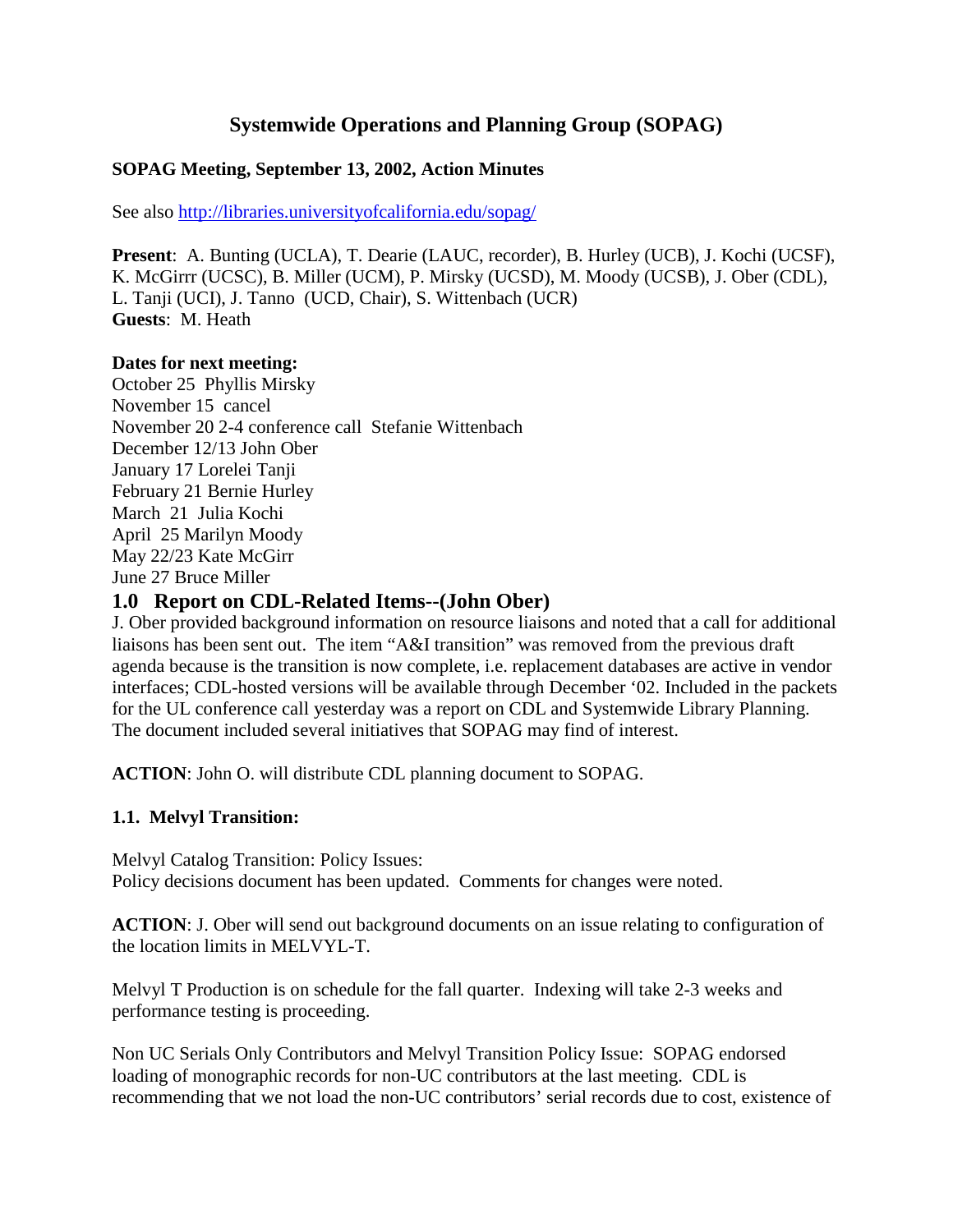alternative access methods, possible user confusion, and minimal use. SOPAG members will take the recommendation back to their campuses for more discussion. J. Ober will further investigate the issues related to loading the non-UC Serials only records into Melvyl-T ,verify the timing issues, if the deadline is hard and fast, and report back ASAP.

**1.2 UC eLinks Update:** Following the August discussion about campus "instances" of the SFX data being hosted at CDL, J. Ober distributed a spreadsheet of costs for discussion. The spreadsheet shows the cost to license SFX individually by campus in comparison to the cost of a consortium license. Although labor costs for data maintenance were roughly estimated and added to the spreadsheet using JSC's proportional cost sharing model, they will depend upon the number of campus-licensed resources each campus maintains (i.e. a technical services cost) and the efficiency of mechanisms for maintaining data within the campus SFX instances (there is an administrative interface that is reportedly easy to use). Software maintenance and automatic updates to the SFX "knowledgebase" were proposed for campus co-investment, which would be a precedent in a UC co-investment model. J Ober will bring a revised spreadsheet to the next meeting for review. J. Ober will start the process to purchase the software with CDL covering the software licensing cost and server labor cost, while campuses supply their own data maintenance and share the cost of software and knowledge base maintenance cost. J. Ober will ask CDL to provide information on the administrative and technical services impact. Software maintenance and knowledge base maintenance cost will not be in effect until the second year (campus cost).

**ACTION**: J. Ober was asked to begin the process to purchase the software with CDL covering the software licensing fee and CDL labor cost, with consensus agreement that campuses pay for annual software and knowledge base maintenance cost.

**1.3 Request/Desktop Delivery (Web Doc Deli) Update:** Mary Heath joined the group at 10:00 for a Request update. Concerning desktop delivery, the Fretwell Downing (FD) and RLG technical issue has been resolved, but RLG is asking for a royalty payment for each Ariel application that is used.

Minolta and Ariel communication issues are still unresolved. Minolta has a new version that they think will fix the problem with sending multi-page documents. RLG has said they have done everything they can do. If the new version does not fix the problem, CDL will contact the president of RLG for resolution.

VDX Implementation – progressing toward a go-live date. ILL staffs are testing all features and want to have a robust system before they go live. FD has done some new programming for us to allow all ILL units to send to OCLC under one OCLC code.

Desktop delivery –a few campuses are still not doing desktop delivery. Main reason is the Minolta software is cumbersome. CDL is acquiring disk space on a server for storage of articles.

M. Heath reported that campuses are sending reports of incomplete citations from A&I databases. CDL is working quickly to resolve issues as they are identified. Some databases with older citations do not work well and blank forms will need to be used. Blank forms will be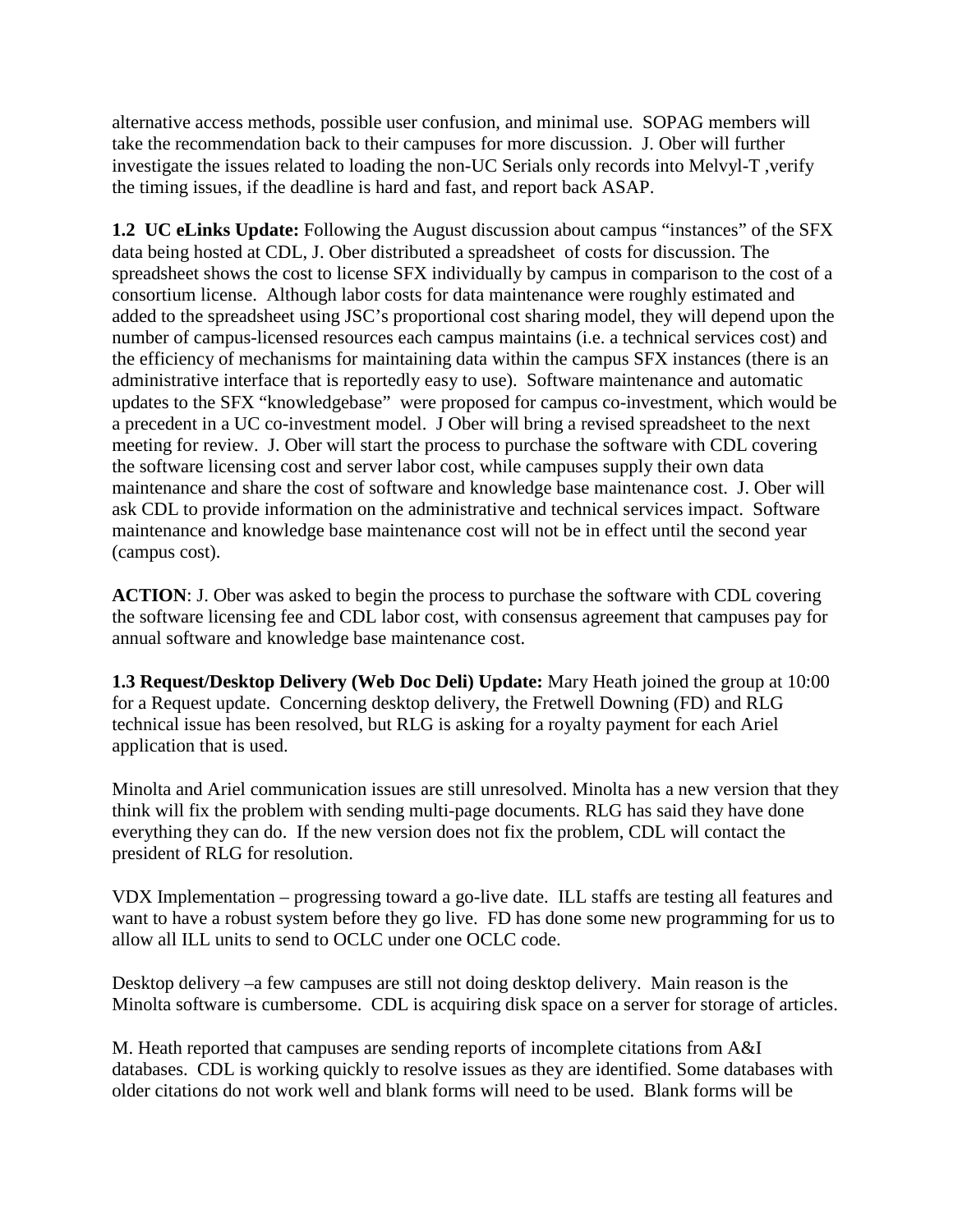implemented next week or links to campuses blank web forms. Action: Mary will work on implementation and communication plans for informing public service staff.

Request activity has increased. See attached files.

**1.4 CBS—Update:** All campuses have endorsed CBS principles. They will be added to the CDL web page.

**1.5 CMI—Update:** No update.

**1.6 eScholarship update:** eScholarship working papers repository officially opened and launched in May 2002. Between May and now (August 2002), 20 ORU's have participated by depositing papers, 500 papers have been deposited and 15,000 downloads of the papers have occurred. Communication between CDL eScholarship staff and campuses could have been better coordinated. Contact went out first to the faculty, then the library heard about it (sometimes from the faculty before CDL informed the campuses). John O. brought forward a proposal, including a charge, for a campus liaison to the eScholarship program.

**ACTION**: SOPAG endorsed the recommendation to expand communication methods from CDL eScholarship program and the campuses. Campuses should send J. Ober the name of the campus liaison.

**1.7 Digital Preservation:** The request to hire a digital preservation manager has been approved. Position description will be posted as soon as possible.

## **2.0 All Campus Groups**

**2.1 RSC (Tammy)--Circulation Advisory Group Blocking Proposal:** Comments from UCI have been sent to RSC-CAG for consideration and discussion.

**2.2 LPL (John T.)—Update:** Library Privacy Liaisons waiting for LAUC representative before appointing the task force. Julia will be the SOPAG liaison.

## **2.3 HOTS (Bruce)**

**2.3.1 Brief Record Standard—Report from HOTS:** The committee recommended that UC adopt the national standard, but compliance is not mandatory. Standard based on MARC 21 plus additional elements that assist with the Melvyl merge process.

**ACTION**: John T. will respond back to HOTS with the following questions: why are the additional elements "encouraged" to be included, but not required? Second, why are the standards are not mandatory?

**2.3.2 Single or Multi Record Formats—Report from HOTS:** The report was discussed with several issues for further discussion identified. SOPAG members will discuss the issues on their campuses.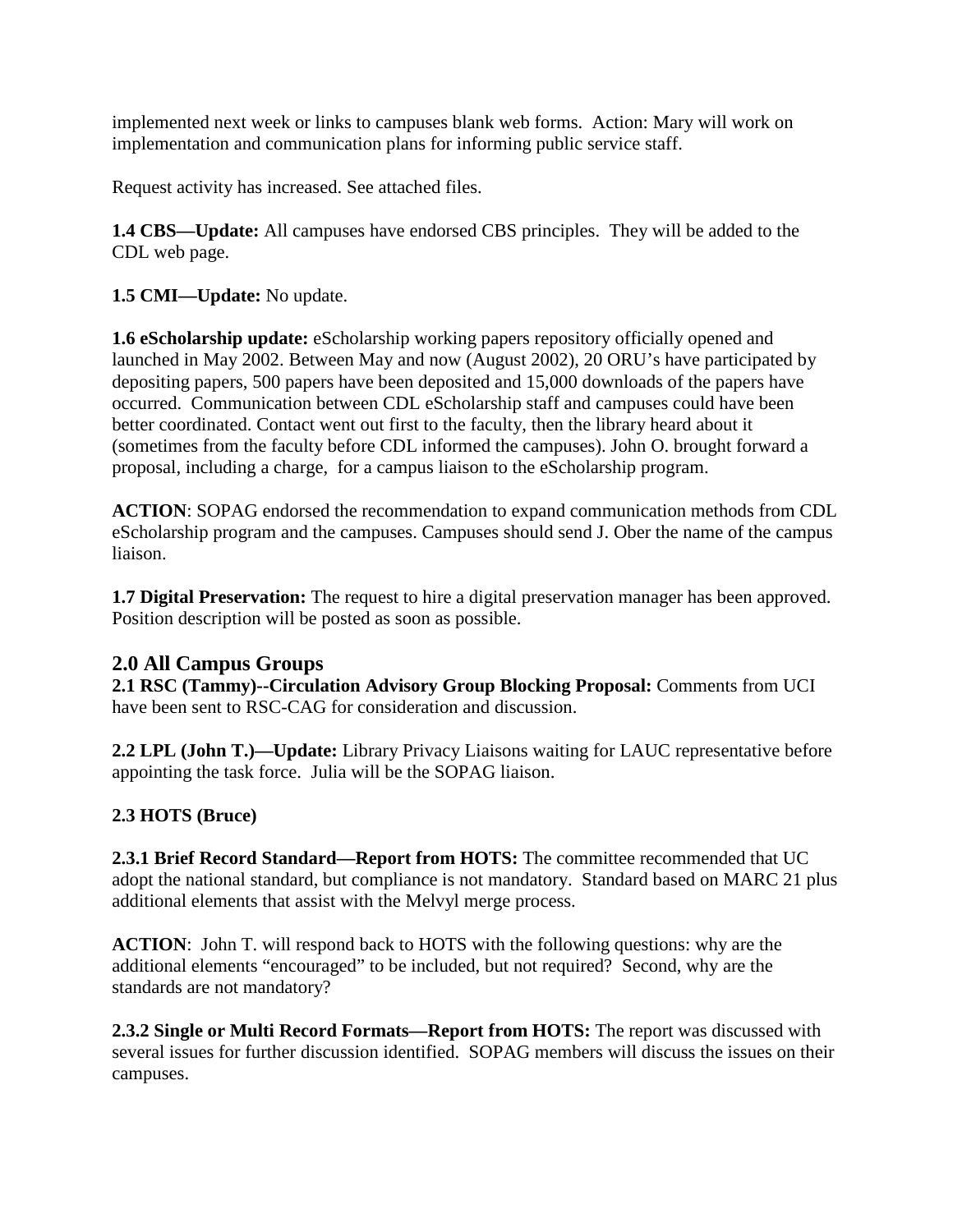**ACTION**: John T. will thank the committee for their work and ask them to further address this question: Whether or not they are following the single serials standard for non-SCP records? Or should the same process for SCP records be followed for non-SCP records?

**2.3.3 In Process/On Order Records:** HOTS responded that they continue to adhere to the standard/agreement to not send the records to Melvyl.

**ACTION**: SOPAG accepted and agreed that we continue to adhere to the standard/agreement.

## **3.0 Task Forces**

**3.1. Task Force on Government Documents—Appointment and Charge:** First meeting on October 11, 2002.

**ACTION**: J. Tanno will ask Lisa to put the charge on SOPAG website.

**3.2 Task Force on Digital Visual Resources Planning--- Update:** Task force is drafting the survey portion of the charge and moving forward with work of the committee. Deadline has been extended to February 2003. J. Ober will be the liaison.

**3.2.1 Liaisons from Non-Represented Campuses:** All liaisons have been named.

#### **4.0 Access Integration (Bernie)--Further Discussion and Next Steps**

SOPAG discussed Alison's proposed process for discussing the model. Bernie will share the slide show he is developing for LITA preconference. Questions need to be developed to lead the discussion on campuses.

Possible questions that were considered:

Does this model make sense conceptually, within the framework that planning for a new model is important.

If it doesn't make sense, why not?

Will this help you with development of projects on your own campus?

How would this model help us with decision-making processes in the short term?

If we were to adopt this model, how would we implement? How would it impact campus plans?

The assumption of the model is that we can't build one model to hold everything. Conceptually, can you deconstruct the catalog to develop a number of different systems that are better than the catalog, but able to come together in a global access portal model that allows access to everything?

What comes next after we have the discussion? If we accept this model, what are the steps we need to take next? How do we communicate with our users? What are the questions we need to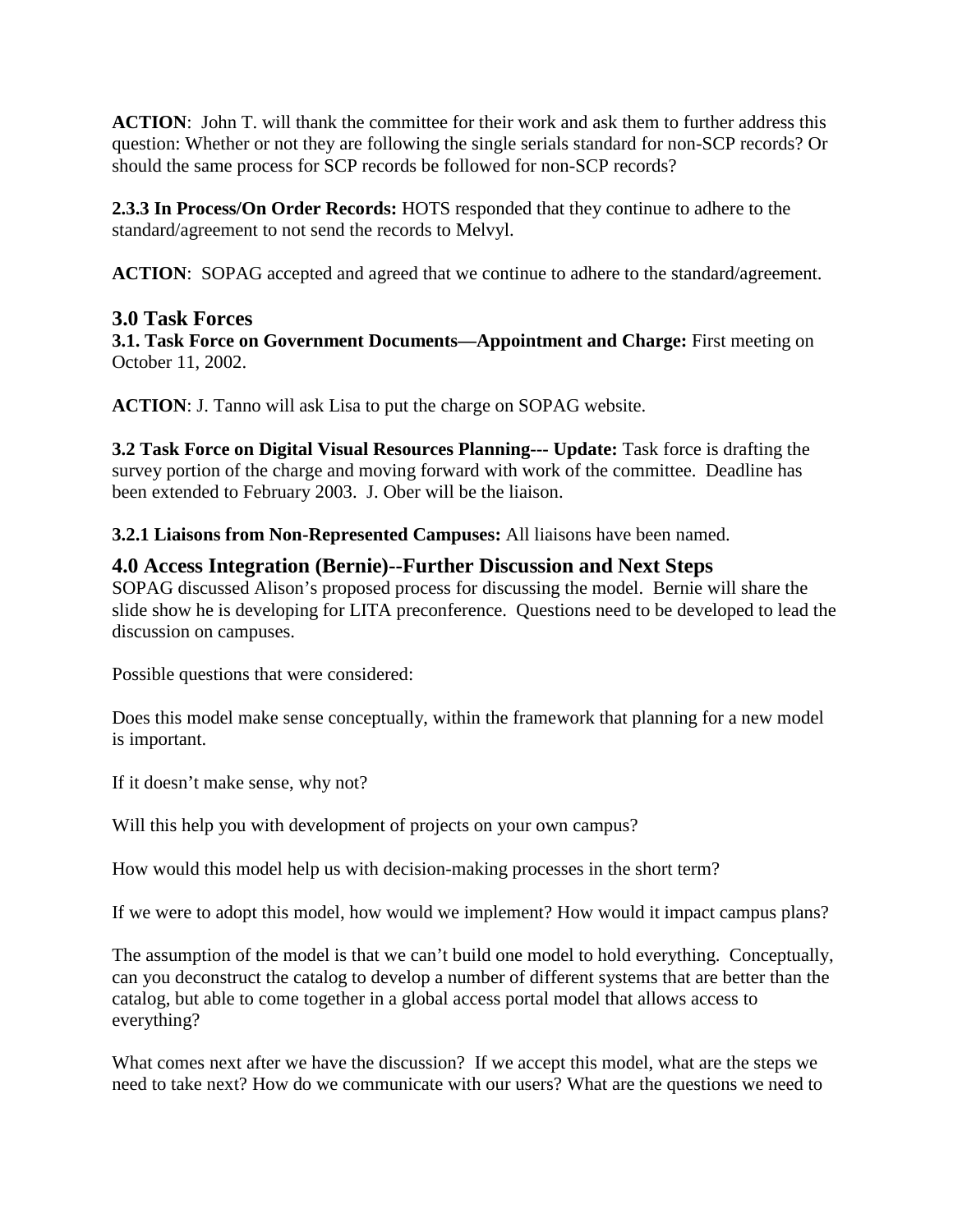ask? What would come next? What are the next steps from your point of view? What are the right material types and how does that influence the decision?

The concept of the "catalog" needs to be discussed. It is no longer a homogenous, monolithic catalog that holds all. You don't have one system that does everything for everyone? What are other options? Catalog may become "a catalog" rather than "the catalog." How do you aggregate the data up from the various catalogs?

Can we come up with a comprehensive format typology for UC? If we don't agree on material types how can we proceed?

Comment: It might be useful for SOPAG to discuss the types of formats that we would identify? It may help form the process in our minds before we move it public. Bernie has identified 8 different materials types? The task force identified over 40.

**ACTION**: Alison will draft a list of questions for us to use to lead the discussion with the campuses, all-campus groups and LAUC. For the LAUC discussions the SOPAG representative would be willing to attend to lead the discussion.

**ACTION**: At the October meeting SOPAG will discuss the results of their campus discussions.

**ACTION**: John T. will send a message to all-campus groups and encourage them to participate in campus discussions. After the discussion, chairs of the groups to share any concerns/issues they have. Your local SOPAG person will be arranging a local meeting.

**ACTION**: Tammy will forward to LAUC for their feedback.

**ACTION:** Alison volunteered to compile the results of the campus reports.

## **5.0 Management of the SOPAG Website (Marilyn)**

Marilyn continues to work diligently to maintain the SOPAG website. All-campus groups are continuing to develop their own web sites and will link to the SOPAG page.

## **6.0 Management of Print Collections in a Digital Age**

The ULs have discussed this issue and will discuss again during the November retreat. They will send us a charge at a later date.

The issue of the "last copy" needs to be discussed. The ULs want a solution in place before the next round of budget cuts. Should we appoint a task force or ask CDC to recommend a policy? SOPAG needs to develop a charge.